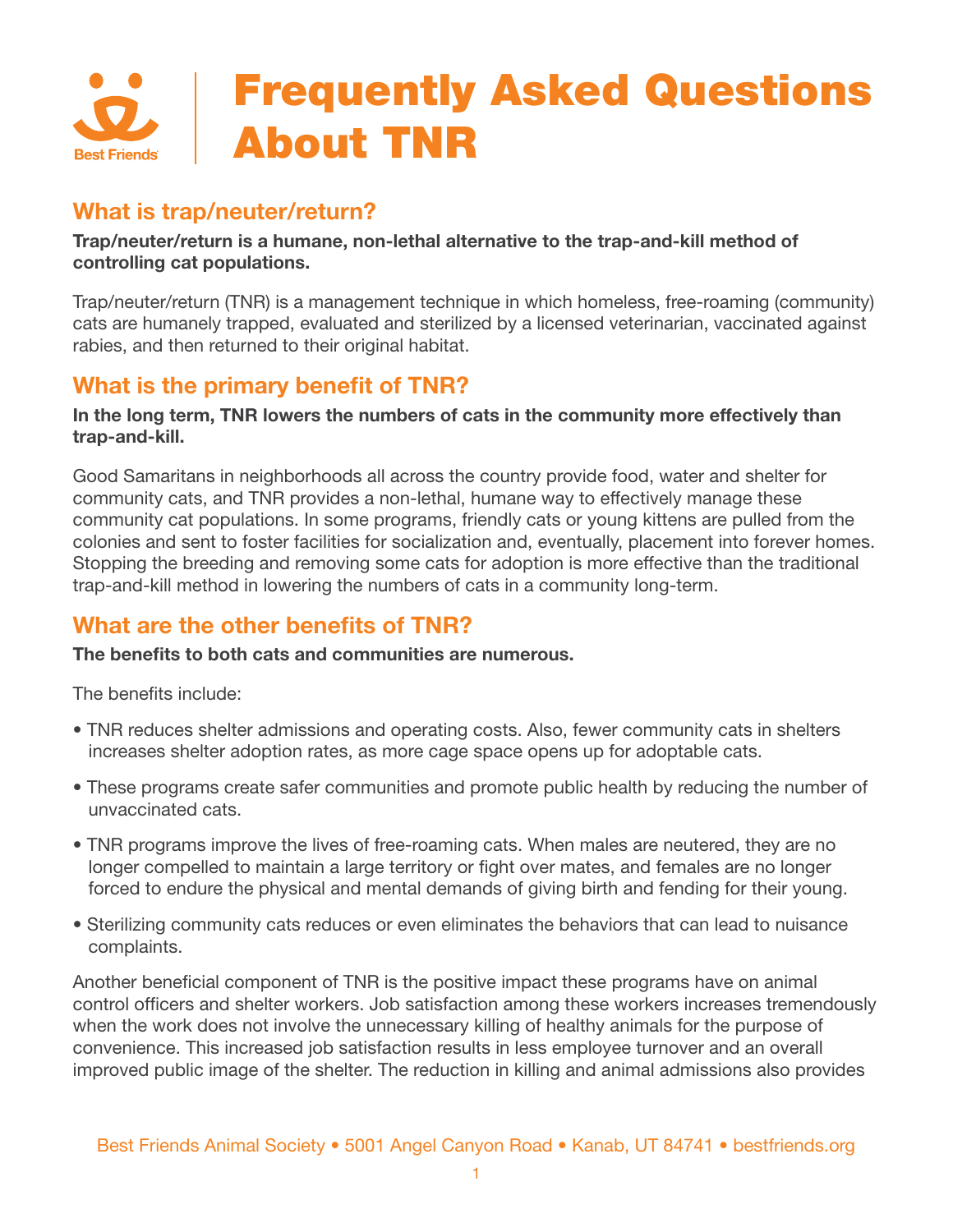more time for staff and volunteers to care for the animals in the shelter and give personal attention to potential adopters.

Equally important, TNR programs allow animal control facilities to take advantage of numerous resources typically unavailable to shelters that employ traditional trap-and-kill policies. Understandably, people are rarely inclined to volunteer for programs that fail to make them feel good about themselves. Through the implementation of TNR, volunteers know they are making a difference in the lives of the animals, and the community is benefiting from their charitable efforts. Volunteers can help trap cats and also assist animal control in locating other cats in need of TNR services. Commonly referred to as caregivers, these volunteers may also feed and monitor the health of colony cats once they are returned to their original location.

Frequent monitoring is an invaluable component of successful TNR programs because caregivers can easily identify new cats who join the colony, so that they, too, can be sterilized, vaccinated and ear-tipped. Another component of a well-managed TNR program is the collection of critical data that can be used when seeking grant funding to expand current TNR programs.

To learn about the positive impact of TNR in San Antonio, Texas, please see this [video](http://www.youtube.com/watch?v=Z2Km0IqwZNQ) produced by Best Friends.

## **Why is TNR preferable to lethal control?**

**TNR is a practical solution to the failed trap-and-kill policy.** 

Lethal control has been used by animal control agencies for decades, but given the current problem of large populations of free-roaming cats, it is obvious that killing as a form of population control does not work. In addition, killing homeless animals as a means of population control is publicly unpalatable. By contrast, TNR puts an end to this perpetual cycle of killing and makes it possible to maintain a colony at a relatively stable number of sterilized cats unable to multiply.

To hear what animal welfare leaders around the country are saying about TNR, please see this [video](http://www.youtube.com/watch?v=nWcCHf3Fmy4) produced by Best Friends.

## **Why does the trap-and-kill method fail to curtail free-roaming cat populations?**

**Populations rebound to previous levels following trap-and-kill.** 

Every habitat has a carrying capacity, the maximum population size of a given species that can be sustained in a particular area. This carrying capacity is determined by the availability of food sources, water, shelter and other environmental necessities. When a portion of the sustainable population is removed (e.g., by trapping and killing them) and the availability of resources is unaltered, the remaining animals respond through increased birthing and higher survivability rates.

Because of this biological certainty, trapping and removing cats from a given area does little more than ensure that the cat population will rebound to its original level, necessitating additional trapping and killing. While lethal control may rid an area of cats temporarily, it is not an effective long-term solution because new cats will quickly fill the vacated area and breed, resulting in a perpetual cycle of killing.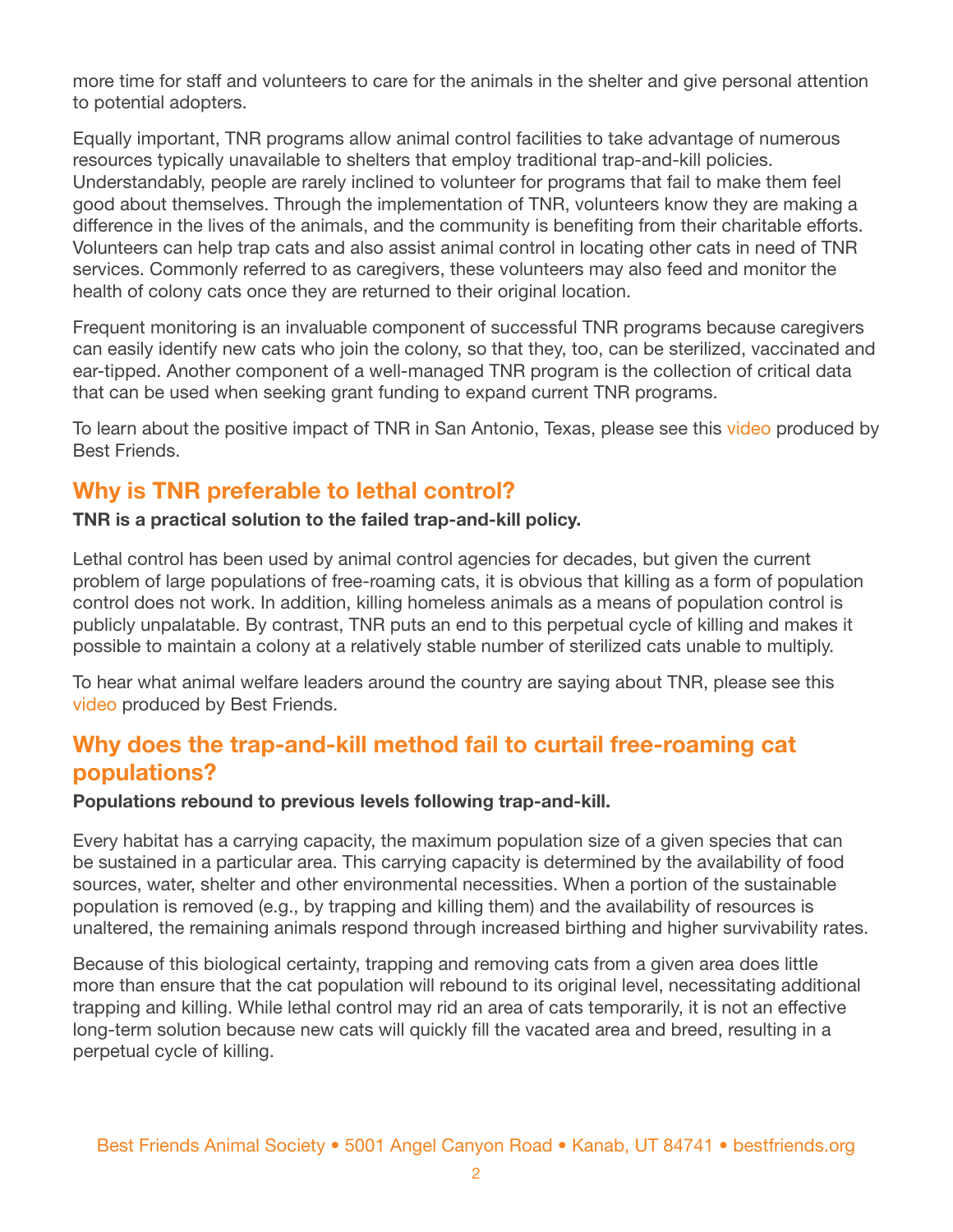# **How does TNR compare to the traditional trap-and-kill method in terms of costs?**

#### **Trapping and killing homeless animals is not only unpalatable to the public, it's a costly and ineffective method of population control.**

TNR programs are being adopted by towns and municipalities across the nation out of necessity and good common sense. This shift is being seen on many municipal levels as animal services' budgets continue to be slashed and the need for better tools to handle animal control issues has become increasingly evident. As Mark Kumpf, 2010 president of the National Animal Control Association, [told](http://www.animalsheltering.org/resources/magazine/sep_oct_2008/taking_a_broader_view_of_cats.html) Animal Sheltering in 2008, "The cost for picking up and simply euthanizing and disposing of animals is horrendous, in both the philosophical and the economic sense."

The cost savings associated with TNR are location-specific and accurate estimates involve taking into account numerous variables. The immediate savings that many communities experience are a result of tapping into volunteer support and other resources (e.g., private donations) that come from implementing a humane method of managing community cats. Cost savings fluctuate based on the type of TNR program implemented, the extent of animal control involvement, the volunteer base available, and the community's overall support of TNR. The point, however, is that over time, through attrition and sterilization efforts, fewer cats will be breeding and contributing to the population growth. And fewer animals to contend with inevitably means a decrease in the demand on taxpayer dollars.

Until a TNR program begins, it is difficult to calculate accurately how much money will be saved, either directly or indirectly. A successful TNR program can improve the public image of a town, which may add to economic development. Employee satisfaction within the shelter and animal control facilities is also a huge asset and contributes to a positive image of the community. The hometown pride and enthusiasm generated from supporting a non-lethal, practical and effective solution to a community concern must be factored into the equation, even if the resulting cost savings are difficult to calculate.

## **Do cats pose a risk to public health?**

#### **Humans contracting a disease from a cat is quite unlikely.**

According to the Centers for Disease Control and Prevention (CDC) [website](http://www.cdc.gov/healthypets/animals/cats.htm), people are not likely "to get sick from touching or owning a cat." Because free-roaming cats tend to avoid human contact, the likelihood of disease transmission is quite remote. The CDC also provides simple health tips to minimize potential exposure, such as washing hands with soap and water after touching feces or after being scratched or bitten. The agency also recommends that cats be vaccinated against rabies, which is a key component of most TNR programs.

Rabies and toxoplasmosis are two diseases often raised during discussions about free-roaming cats. It's important that both of these serious human health threats be put into proper perspective. According to the [CDC website,](http://www.cdc.gov/rabies/location/usa/surveillance/domestic_animals.html) rabies in cats is extremely rare. In fact, since 1960, only two cases of human rabies in the U.S. have been attributed to cats. And approximately 92 percent of rabid animals [reported to the CDC](http://www.ncbi.nlm.nih.gov/pubmed/21916759) during 2010 were wildlife. The possibility of humans contracting toxoplasmosis from cats is also quite small, as the [CDC](http://www.cdc.gov/healthypets/animals/cats.htm) explains: "People are probably more likely to get toxoplasmosis from gardening or eating raw meat."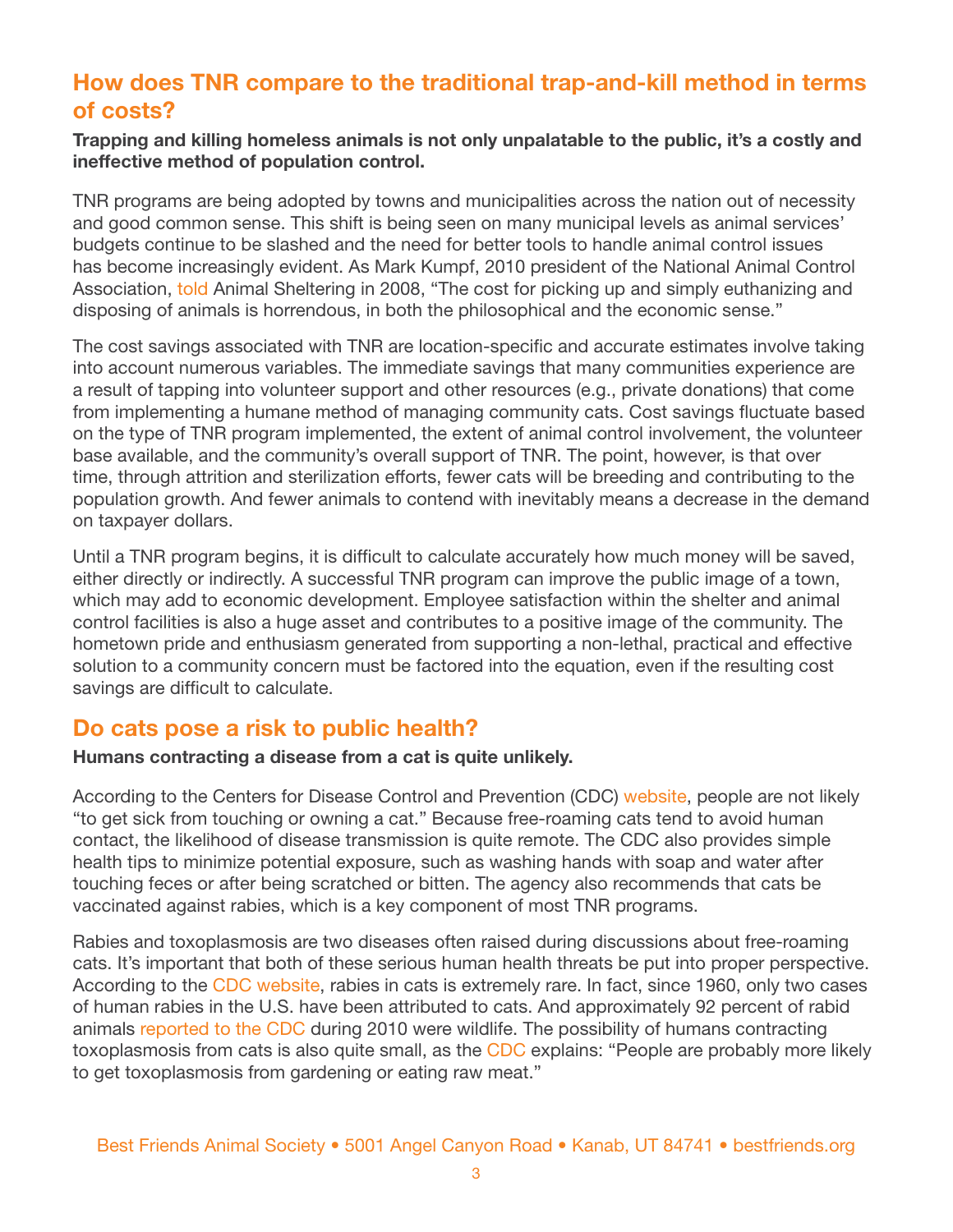## **How serious a threat are cats to bird populations?**

#### **TNR means fewer cats, which means fewer threats to birds. Other factors pose more serious threats to bird populations.**

Undeniably, the largest threat to birds is loss or degradation of habitat resulting from human development and agriculture. In fact, in a 2013 [National Geographic article](http://news.nationalgeographic.com/news/2013/06/130621-threats-against-birds-cats-wind-turbines-climate-change-habitat-loss-science-united-states/), Ken Rosenberg, director of conservation science at the Cornell Laboratory of Ornithology, says that "the top three threats to birds overall are habitat loss, habitat loss, and habitat loss."

This perspective was shared in the same article by Gary Langham, chief scientist of the National Audubon Society, who stressed that "loss of habitat is the number one problem" as riparian habitat and wetlands continue to be removed or converted for human use. Other significant hazards to bird populations, recognized by experts worldwide, include chemical toxins and direct exploitation from hunting or capturing birds for pets.

Although no studies support the misleading claims that cats are destroying songbird populations, there's no disputing that cats do, in fact, kill birds. The point that must be emphasized is that fewer cats mean less predation. That being the case, TNR should not be condemned because of potential threats to wildlife, but rather embraced so that free-roaming populations can be curtailed as efficiently as possible to minimize potential predatory behavior.

## **Are there any tools to help keep community cats out of designated areas?**

#### **Non-lethal deterrents for cats are effective and readily accessible.**

There are numerous cat deterrents available on the market today, several of which are discussed in [this video](http://www.youtube.com/watch?v=5nnOibg6nYc) produced by Best Friends.

## **What about the dangers faced by free-roaming cats?**

#### **Free-roaming cats can live long, healthy lives.**

According to a [study](http://avmajournals.avma.org/doi/abs/10.2460/javma.2003.222.42) conducted by Dr. Julie Levy at the University of Central Florida, the majority of cats (83 percent) in the 11 cat colonies studied were present on the campus for more than six years. It's quite likely that many of the observed cats far exceeded that life span, since approximately one-half of the free-roaming cats first observed in the study were already adults, so their true ages were unknown. Furthermore, according to Dr. Levy, the body weights of these free-roaming cats, when compared with pet cats in previous studies, exhibited "no significant differences." Neutering these cats resulted in an increase in body weight and healthy overall body condition.

Other studies reported similar findings. For instance, from 1993 to 2004, seven TNR organizations throughout the nation [collected data](http://www.ncbi.nlm.nih.gov/pubmed/16603400) on 103,643 free-roaming cats examined in spay/neuter clinics. Less than 1 percent of these animals needed to be euthanized because of debilitating conditions, trauma or infectious diseases. The one program that tested for FeLV and FIV reported an overall infection rate of 5.2 percent, which is similar to previous studies that reported results for both pet and feral cats.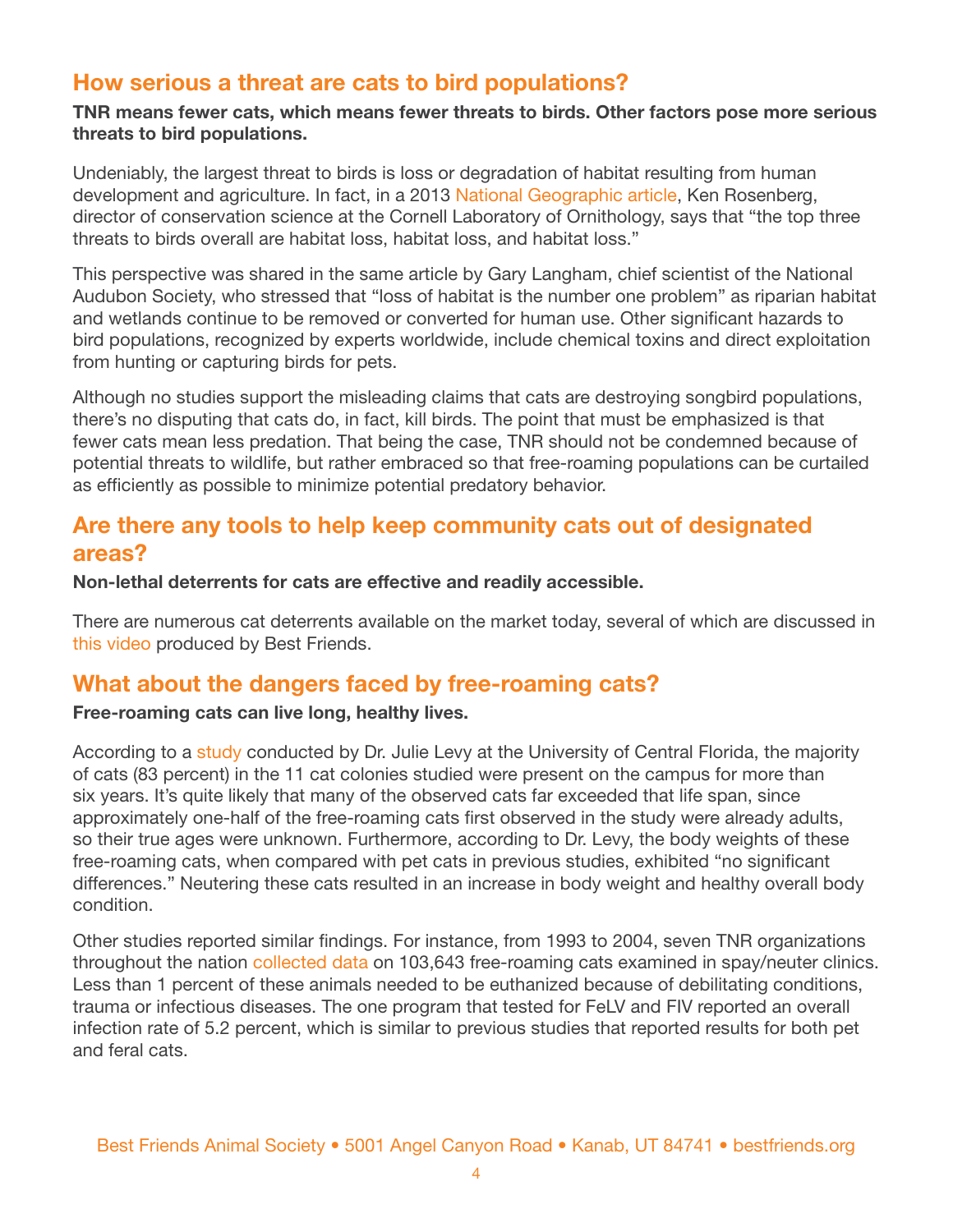# **Why are feeding bans ineffective?**

#### **It's bad public policy to criminalize kindness.**

Feeding bans are notoriously ineffective primarily because they are impossible to enforce. Also, human nature rarely allows someone to sit idly by while an animal suffers. When a hungry animal appears, compassion prevails. Consequently, people will not adhere to an ordinance discouraging the feeding of animals in need.

Hungry cats can continue to reproduce, which further undermines the intent of most feeding prohibitions. Equally important, feeding bans jeopardize the ongoing sterilization and vaccination services provided by caregivers who diligently maintain and monitor cat colonies in the community. It is also important to note that once feeding by humans is prohibited, hungry cats are forced to compete with wildlife over available, natural food sources.

## **Does TNR encourage the abandonment of cats?**

#### **Cats will be abandoned with or without TNR.**

In fact, cats have been abandoned for as long as people have had pet cats, which is why TNR is necessary today. These periodic abandonments, however, will not derail the overall success of a TNR program because cat colonies can absorb the occasional newcomer yet still show a significant population reduction when the majority of the animals are sterilized. Indeed, the monitoring that is an integral part of most TNR programs ensures that new arrivals are sterilized, vaccinated and, when appropriate, adopted into loving homes.

In addition, maintaining a local TNR colony is likely not the determining factor behind whether someone abandons a pet or not. Surely there are a variety of other issues that factor into this irresponsible behavior. However, efforts should be made to place feeding stations in out-of-the-way locations to minimize the likelihood of desperate people illegally abandoning their pet cats. Other strategies should also be employed to further reduce potential abandonment, such as posting signs about abandonment ordinances at high-profile cat colonies.

## **What provisions of a local ordinance are most harmful to community cats and TNR caregivers?**

#### **Legal protection is needed for both free-roaming cats and the individuals who provide this invaluable community service.**

Many towns, dissatisfied with the inefficiency of trap-and-kill programs, are turning to TNR as a humane alternative for dealing with free-roaming cat populations. Unfortunately, current laws often conflict with this well-intentioned plan. For instance, broad definitions of "owner" may include anyone who feeds an animal for even a short period of time, inadvertently targeting community cat caregivers. If legally construed as an "owner," a caregiver who manages a large colony may find himself or herself in violation of restrictive pet limits and cost-prohibitive cat licensing requirements. Of equal concern, caregivers who are deemed owners may be in violation of running-at-large provisions, despite the fact that the cats were at-large when the caregiver first began caring for them.

Poorly crafted ordinances may create other legal obstacles to caregivers who actively participate in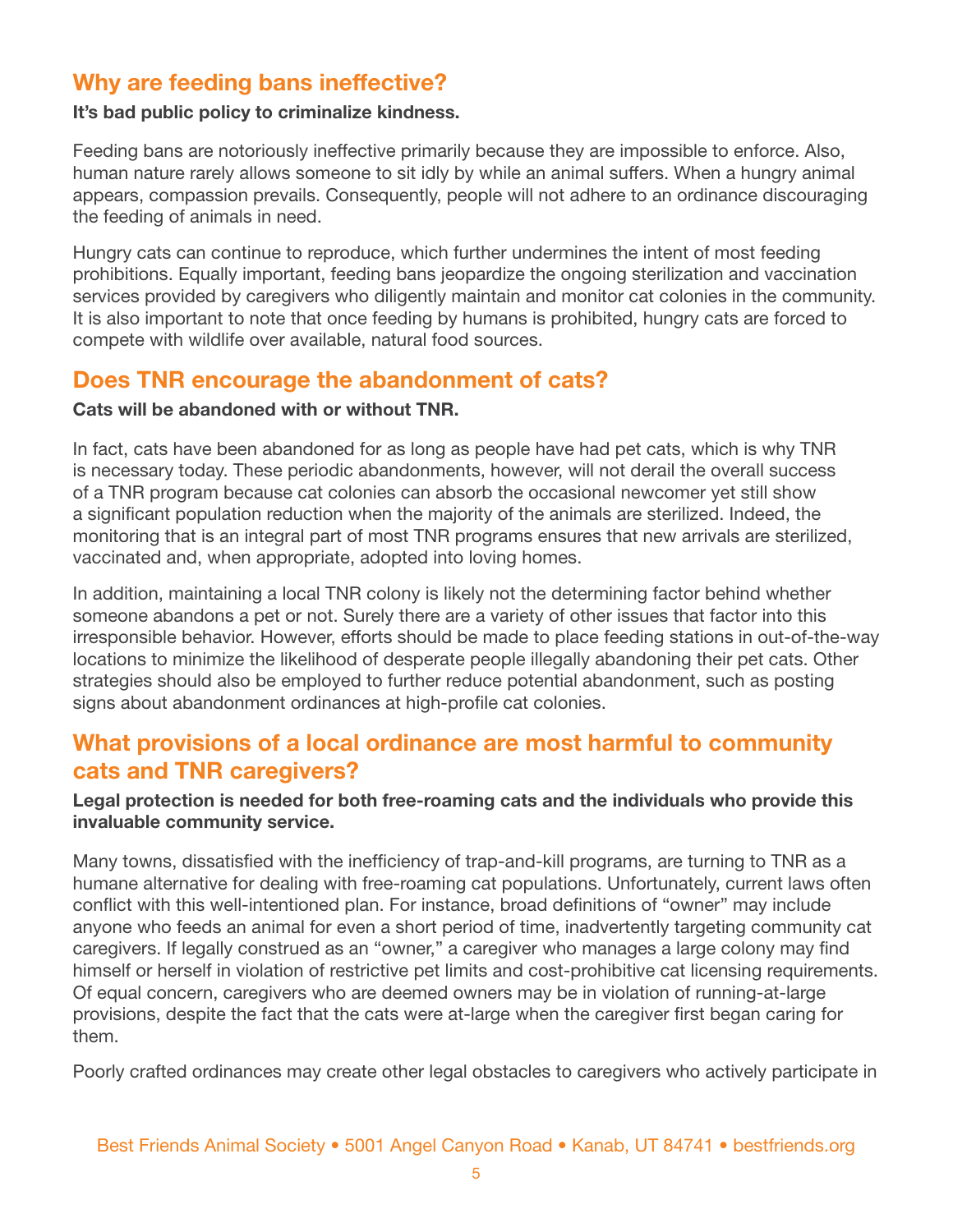TNR programs. This is especially true in communities where animal control interprets the return of a sterilized cat to his/her original place of capture as "abandonment." To alleviate the negative legal consequences, towns that implement progressive TNR programs should revise current ordinances so that community cats, and the generous caregivers who support these homeless animals, are exempted from these burdensome provisions.

Some provisions included in an ordinance intended to protect the overall well-being of cats may also be problematic and inadvertently lead to the death of healthy animals. For instance, language that requires testing for feline immunodeficiency virus (FIV) is a serious concern in situations in which any positive result mandates that the animal be killed. These types of policies are horribly misguided, because not only is it possible for FIV-positive cats to live long, happy and healthy lives, but cats who have been vaccinated for FIV will likely test positive and ultimately face a death sentence despite the fact that the animal may be perfectly healthy and incapable of contracting that disease. It's also important to note that testing of any kind comes with a margin of error and false positives are not unusual.

# **What are the advantages of adopting a TNR ordinance?**

#### **An ordinance grants credibility to any TNR program.**

When crafted properly, a TNR ordinance establishes reasonable standards and defines duties for those individuals instrumental in implementing a community cat program. This type of legislation grants credibility to TNR, promotes community involvement, and encourages community cat caregiver cooperation.

Equally important, well-crafted legislation will insulate community cats from licensing requirements, feeding bans, pet limits or other punitive laws that often impede the progress of sterilization efforts and public health protection. In addition, adopting a TNR ordinance can make grant funding more available, since this legal assurance speaks volumes about the level of community support and involvement.

# **What about liability to the towns or municipalities that implement a TNR program?**

#### **There could be liability for towns or municipalities that DON'T implement TNR programs.**

Many free-roaming cats are unsocialized and tend to avoid people whenever possible. This lack of human contact minimizes the likelihood of liability or negligence that may result from human exposure. Also, in most TNR programs, community cats are vaccinated against rabies, greatly reducing the likelihood of a person being severely injured.

Liability should not be an issue for towns or municipalities that implement TNR programs for the purpose of reducing cat populations, protecting public health through vaccination efforts, or resolving nuisance complaints. These are all state interests worthy of government involvement.

However, there could be liability for towns or municipalities that don't implement TNR programs. What happens if a town fails to adopt a TNR program, and a person is bitten by an unvaccinated, free-roaming cat? Could the town's failure to act through its dismissal of a program that provides vaccinations to free-roaming cats be deemed negligence, and thus make the town liable because it rejected TNR?